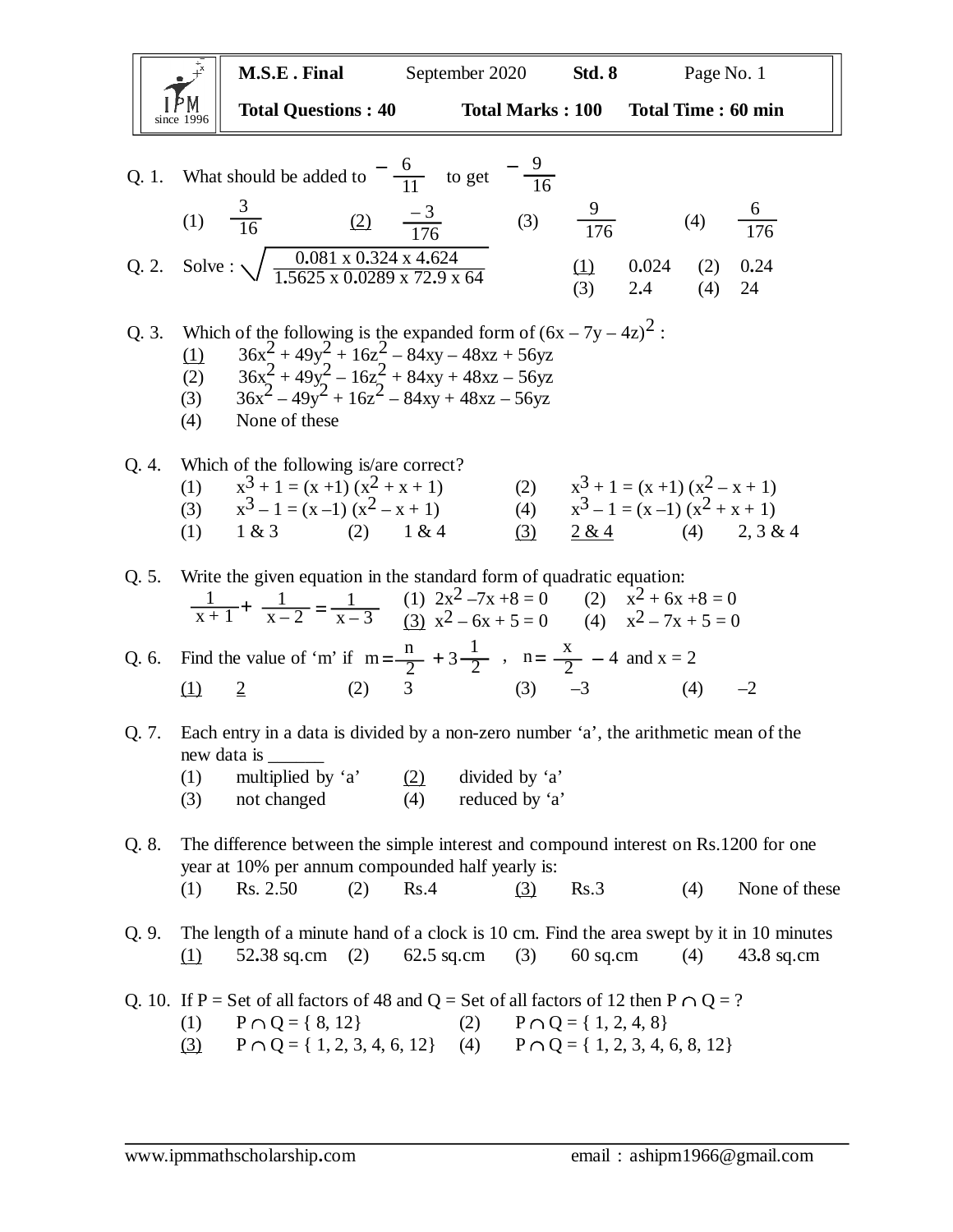Q. 11. The cost of meters of rope is Rs. Find the cost of 1 meter of rope. (1) Rs. 2 **.** 450 (2) Rs. 2 **.** 510 (3) Rs. 3 **.** 20 (4) Rs. 4 **.** 10 Q. 12. Which of the following sets of solution (1) x = y = 3 (2) x = y = 2 will satisfy the equations : (3) x = 1, y =3 (4) x = 3, y =1 Q. 13. Simplify: (1) (2) (3) 1 (4) Q. 14. The ratio of the products of the roots and the sum of the roots is of an equation ax2 + bx + c = 0. If one of the root is 8, the other root is: (1) 6 (2) 14 (3) 16 (4) 12 Q. 15. The L.C.M. of the polynomial x3 + x2 + x + 1 and x3 – x2 + x – 1 is: (1) x 2 + 1 (2) (x2 – 1) (x + 1) (3) (x2 + 1) (x2 – 1) (4) (x2 + 1) (x – 1) Q. 16. The number between 10 and 100 is five times the sum of its digits. If 9 be added to it the digits are reversed. Find the number. (1) 38 (2) 65 (3) 55 (4) 45 Study the following graph carefully and answer the Q.17 and 18 given below. Distribution of candidates who were enrolled for MBA Entrance Exam and the candidates who passed the exam (out of the enrolled) from different Institutes P, Q, R, S, T, V & W (Graph not to scale) Q. 17. Which Institute has the highest percentage of candidates passed to the candidates enrolled (1) Q (2) R (3) P (4) T Q. 18. What is the ratio of the candidates passed to the candidates enrolled from Institute P (1) 9 **:** 11 (2) 14 **:** 17 (3) 6 **:** 11 (4) 9 **:** 17 Q. 19. The compound interest on a sum for 2 years at 10% p.a. is Rs. 525. The simple interest on the same amount for double the period and half the rate percent per annum is: (1) Rs.400 (2) Rs.450 (3) Rs.600 (4) Rs.500 Q. 20. A box whose length is 10 cm and breadth 8 cm has a volume 400 cu.cm. Its height is (1) 0.5 cm (2) 5 cm (3) 4 cm (4) 6 cm 2 3 11 2 7 29 (x + 1)<sup>2</sup> (x2 – x + 1)<sup>2</sup> (x3 + 1)<sup>2</sup> 2 x (x – 1)<sup>2</sup> (x2 + x + 1)<sup>2</sup> (x3 – 1)<sup>2</sup> 2 ( x + 1)4 ( x3 – 1)2 2 ( x3 + 1)4 4 5 4 • P R Q S T V W 22% 17% 10% 15% 16% 8% 12% candidates enrolled 8550 candidates passed 5700 • P R Q S T V W 18% 16% 13% 17% 12% 9% 15% 2 x *x* 4 y <sup>=</sup> 32 3 *x* 9 y and = 3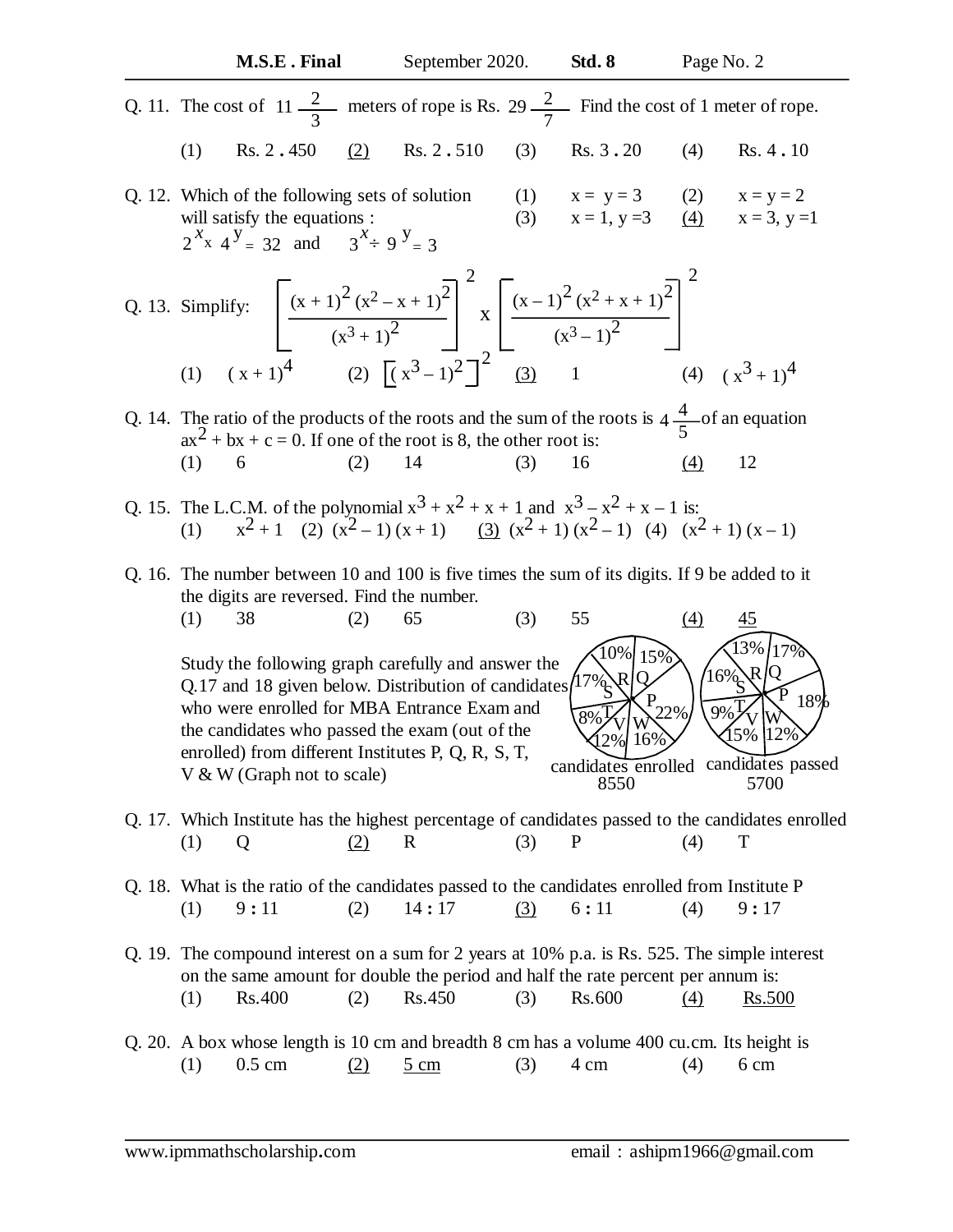| M.S.E. Final                                                                                                                                                                                                                        | September 2020.         | <b>Std. 8</b>                                                                    | Page No. 3      |                  |
|-------------------------------------------------------------------------------------------------------------------------------------------------------------------------------------------------------------------------------------|-------------------------|----------------------------------------------------------------------------------|-----------------|------------------|
| Q. 21. Find the value of : $\frac{2}{3}$ x $\frac{3}{5}$ + $\frac{5}{2}$ - $\frac{3}{5}$ x $\frac{1}{4}$<br>(1) $-\frac{31}{20}$ (2) $\frac{29}{4}$                                                                                 |                         | (3) $-\frac{6}{5}$                                                               | $\Delta$        | $\frac{39}{20}$  |
| Q. 22. What is the value of : $\sqrt[3]{\sqrt{0.000064}}$<br>0.2<br>(1)                                                                                                                                                             | 0.02<br>(2)             | 0.002<br>(3)                                                                     | (4)             | $\overline{2}$   |
| Q. 23. Find the value of 'm' in the following : $\frac{9^{\text{m}} \times 3^{\text{5}} \times 27^{\text{3}}}{3 \times 81^{\text{4}}} = 27$                                                                                         |                         |                                                                                  |                 |                  |
| (1)<br>$\boldsymbol{0}$                                                                                                                                                                                                             | (2)<br>$\overline{c}$   | (3)<br>$\overline{3}$                                                            | (4)             | 4                |
| Q. 24. Expand : $\left  \frac{2x}{3} - 7 \right  \left  \frac{x}{2} - \frac{3}{4} \right $                                                                                                                                          |                         | (1) $\frac{2x^2}{3} - 8x - \frac{21}{4}$ (2) $x^2 - \frac{4x}{3} + \frac{21}{4}$ |                 |                  |
|                                                                                                                                                                                                                                     |                         | (3) $4x^2 - 3x + \frac{21}{4}$ (4) $\frac{x^2}{3} - 4x + \frac{21}{4}$           |                 |                  |
| Q. 25. Divide 13 into two parts such that the sum of their squares is 89. Form the equation<br>for this:                                                                                                                            |                         |                                                                                  |                 |                  |
| $\frac{(1)}{(3)}$ $\frac{x^2 + (13 - x)^2}{x^2 + (x + 13)^2} = 89$                                                                                                                                                                  |                         | (2) $x^2 + x^2 + 13 = 89$<br>(4) $x^2 - (13 - x)^2 = 89$                         |                 |                  |
| Q. 26. Rs. 12500 amounts to Rs. 13520 in six months, interest compounded quarterly.<br>What is the rate of interest per annum?                                                                                                      |                         |                                                                                  |                 |                  |
| 12%<br>(1)                                                                                                                                                                                                                          | 16%<br>(2)              | (3)<br>18%                                                                       | (4)             | 20%              |
| Q. 27. A man has some hens and cows. The number of heads is 48 and the number of feet<br>is 140, then the number of cows he has is:                                                                                                 |                         |                                                                                  |                 |                  |
| (1)<br>23                                                                                                                                                                                                                           | 24<br>(2)               | <u>(3)</u><br><u>22</u>                                                          | (4)             | 26               |
| Q. 28. The length of a chord of a circle is 16 cm and it is at a distance of 15 cm from the<br>centre of the circle. What is the perimeter of the triangle formed by this chord and<br>the two radii from the centre of the circle? |                         |                                                                                  |                 |                  |
| $\Omega$<br>$50 \text{ cm}$                                                                                                                                                                                                         | $25 \text{ cm}$<br>(2)  | 31 cm<br>(3)                                                                     | (4)             | 48 cm            |
| Q. 29. The surface area of a sphere is 154 sq.cm. Find its radius.                                                                                                                                                                  |                         |                                                                                  |                 |                  |
| 4.5 cm<br>(1)                                                                                                                                                                                                                       | 12.25 cm<br>(2)         | $\frac{49}{4}$ cm<br>(3)                                                         | $\frac{(4)}{4}$ | $3.5 \text{ cm}$ |
| Q. 30. Ten years ago the age of the father was four times the age of his son. Ten years hence<br>the age of the father will be twice that of his son. What is the sum of the ages of the<br>father and son at present?              |                         |                                                                                  |                 |                  |
| 50<br>(1)                                                                                                                                                                                                                           | <u>(2)</u><br><u>70</u> | 80<br>(3)                                                                        | (4)             | 60               |
| Q. 31. In the given figure SV $\cong$ TU and SU $\cong$ TV<br>Then the triangles SUT and TVS are congruent<br>by which test?                                                                                                        |                         |                                                                                  |                 |                  |
| SSS<br><u>(1)</u>                                                                                                                                                                                                                   | <b>SAS</b><br>(2)       |                                                                                  |                 |                  |
| <b>ASA</b><br>(3)                                                                                                                                                                                                                   | Not Congruent<br>(4)    |                                                                                  |                 |                  |